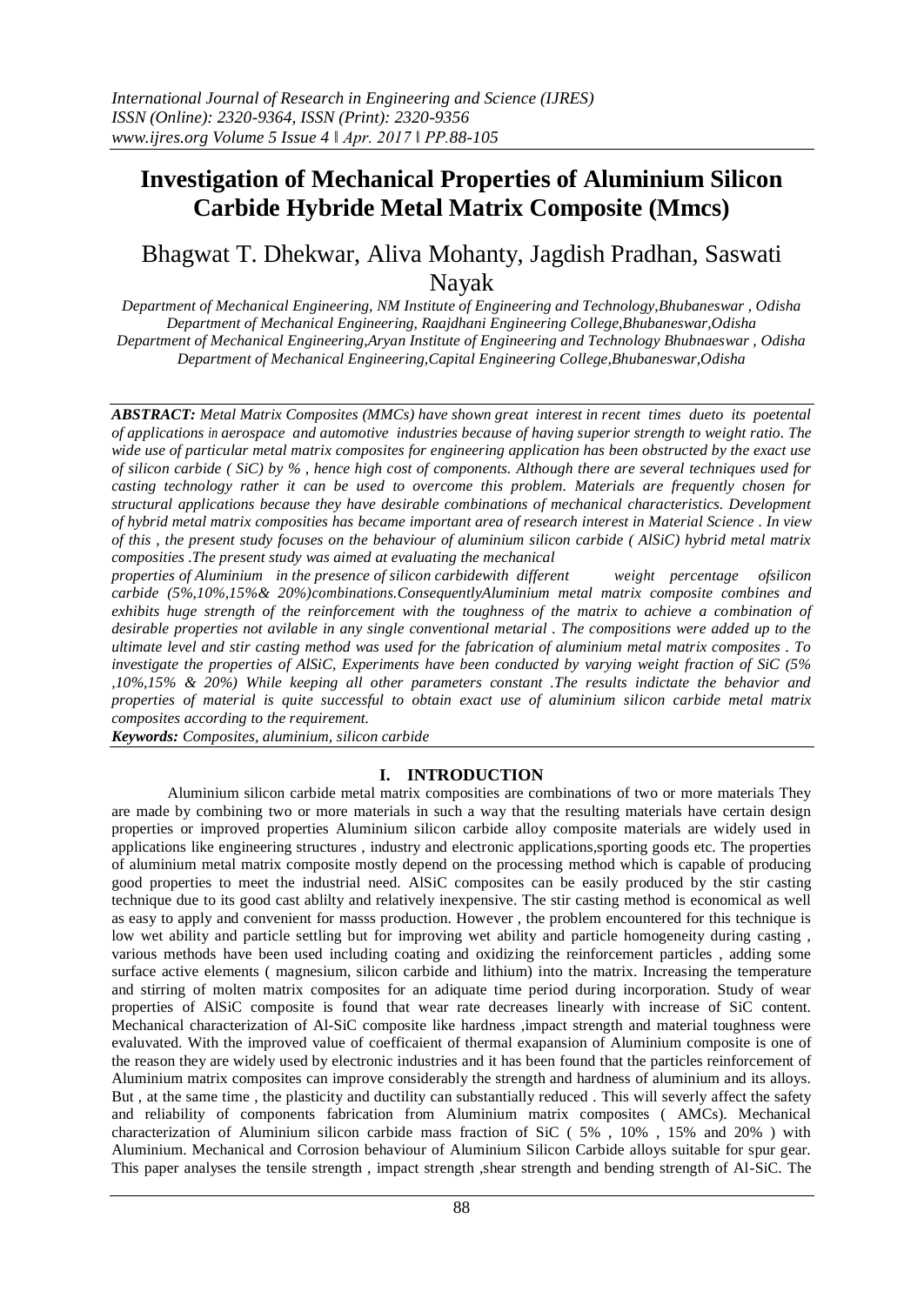development of stress and strain fields in the MMC was analyzed and the mechanical properties like ultimate torsion strength , hardness and ultimate tensile strength of matrix material were explored . It was found that tool particle intraction and stress , strain distribution in the particles of matrix are responsible for particle debonding , surface damage and tool wear during machining MMC.

#### ALUMINIUM

Aluminium is a metallic element which is represented by symbol Al , having atomic number 13 and melting point is 660.3<sup>o</sup>C. It is a silvery –white , soft , nonmagnetic, ductile metal . Aluminium is the third most abundant element after oxygen and silicon in the Earth"s crust . It is about 8% by weight of the crust, though it is less common in the mantle below . Aluminium metal is so chemically reactive that native specimens are rare and limited to extreme reducing enviroments . Instead of this it is found to be combined with over 270 different minerals . The chief ore of aluminium is bauxite.

Aluminium is remarkable for the metal"s low density and for its ability to resist corrosion due to the phenomenon of passivation . Structual components made from aluminium and its alloys are vital to the areospace industry and are important in other areas if transportation and structural materials . The most useful compound of aluminium where least weight is required and can combined to make oxides and sulphates.

#### Physical Characteristics

Aluminium is a realtively soft , durable , lightweight ,ductile and malleable metal with appearance ranging from silvery to dull gray , depending on the surface roughtness . It is nonmagmetic and does not easily ignite . A fresh film of aluminium serves as a good reflector of visiblelight and an excellent reflector of medium and far infrared radiation,The yield strength of pure aluminium is 7-11 Mpa, while aluminium alloys have yield strengths ranging from 200 – 600 Mpa . Aluminium has about one-third the density and stiffness of steel .It is easily machined ,cast ,drawn and extruded. Aluminium atoms are arranged in a face centered cubic (FCC) structure. Aluminium is a good thermal and electrical conductor, having 59% the conductivity of copper,both thermal and electrical ,while having only 30% of copper"s density . Aluminium is capable of being a superconductor , with a superconducting critical temperature of 1.2 kelvin and a critical magnetic field of about 100 gauss (10 milli teslas).

#### Chemical Characteristics

Corrosion resistance can be excellent due to a thin surface layer of aluminium oxide that forms when the metal is exposed to air to prevent from further oxidation . The strongest aluminium alloys are less corrosion resistance due to galvanic reaction with alloyed copper. This corrosion resistance is also often greatly reduced by aqueous salts in the presence of dissimalar metals.

In highly acidic solutions aluminium reacts with water to form hydrogen and in highly alkaline to form aluminates which protect passication. Chlorides such as common sodium chloride are well known source of corrosion of aluminium and are among the main reason that household plumbing is never made from this metal.

However it resistance to corrosion generally aluminimum is one of the few metals that retains silvery reflectance in finely powdered form, making it an important component of silver colored paints. Aluminium mirror finish has the hightest reflectance of any metal in the 200-400 nm (UV) and the 3,000 – 10,000 nm. Aluminium is oxidized by water at temperatures below 280 °C to produce hydrogen ,aluminium hydroxide and heat.

## Advantages of Aluminium

physically , chemically and mechanically aluminium is a metal steel , brass , copper ,zinc ,lead or titanium and silicon. It can be melted , cast m formed and machined much like these metals and it conducts electric current . In fact the same equipment and fabrication methods are used as for steel.

#### Silicon Carbide (SiC)

Silicon carbibe (SiC) also known as carborundum a compound of silicon and carbon with chemical formual SiC. It occours in nature as the extreamly rare mineral moissanite. Siliconcarbide powder has been mass produced since 1893 for use as an abrassive . Grains of silicon carbide can be bonded together by sintering to form very hard ceramics that are widely used in applications requiring high endurance, such as car brakes , car clutches and ceramic paltes in bulletproof vests , Electronic applications of silicon carbide as light – emitting diodes (LEDs)) and detectors in early radios were first demonstrated around 1907. Today SiC is used in semiconductor electronics applications that are high temperature ,high – voltage or both . Large single crystals of silicon carbide can be grown by the Lely method: they can be cut into gems known as synthetic moissanite . Silicon carbide with high surface area can be produced from SiO2 contained in plant material ,exceedingly hard ,synthetically produced crystalline compound of silicon and carbon . Its chemical formula is SiC .Since the late 19th century silicon carbide has been animportant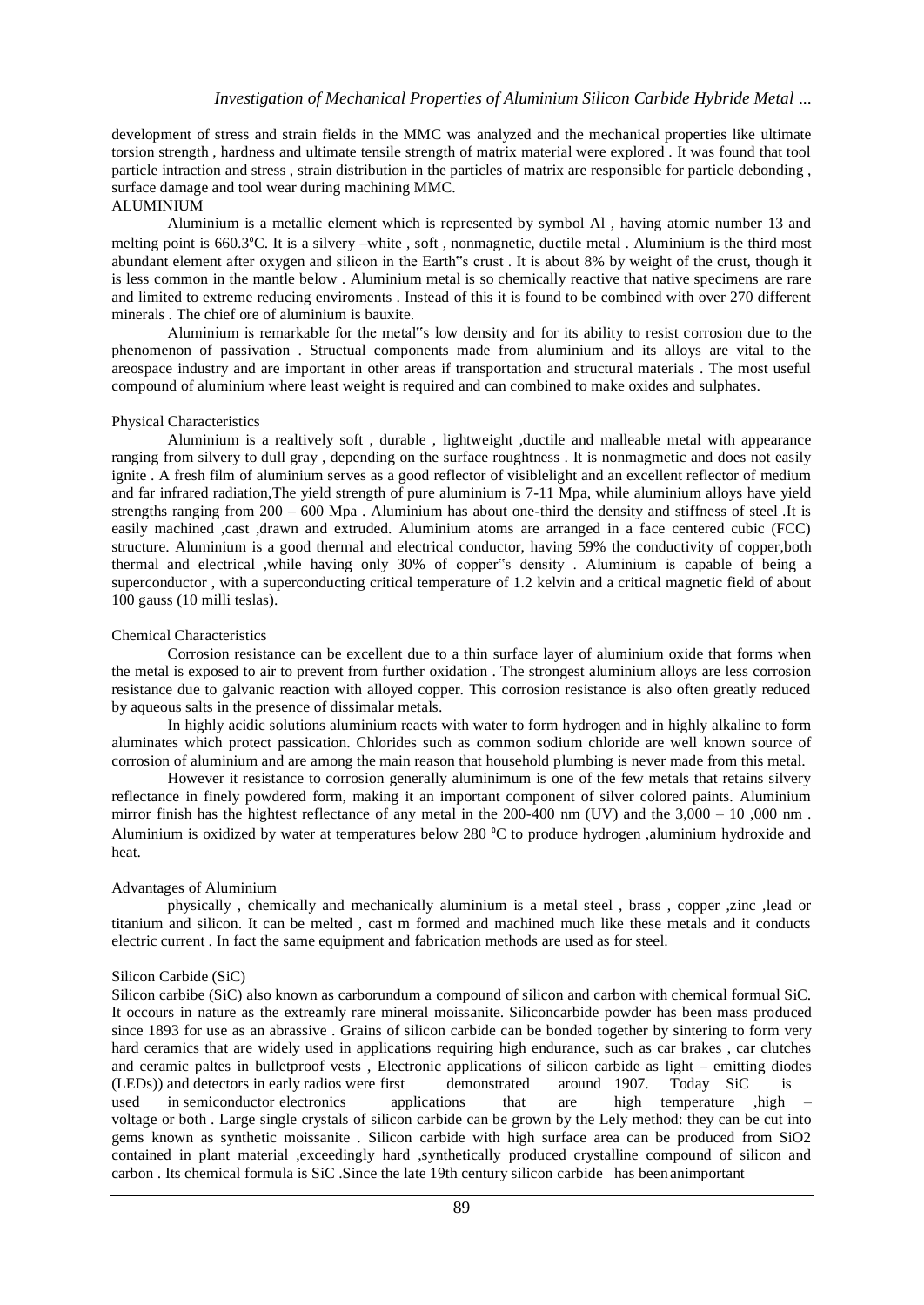materialfor sandpaper ,grinding wheels , and cutting tools . More recently ,it has found application in refractory linings and heating elements for industrial furnces,in wear – resistant parts for pumps and rocket engines , and in semiconducting substrates for light emitting diodes Structure



Silicon carbide exists in about 250 crystalline forms . The polymorphism of SiC is characterised by a large family of crystallin structues called polytypes. They are variations of the same chemical compound that are identical in two dimensions and differ in the third . Thus , they can be viewed as layers stacked in a certain sequence . Alpha silicon carbide (α-Sic) is the most commonly encountered polymorph,it is formed at temperature greater than 1700  ${}^{0}C$  and has a hexagonal crystal structure . The beta modification (β-SiC), with a zinc blended crystal structure similar to diamond, is formed at temperatures below 1700  $^{\circ}$ C. The beta form has few commercial uses, although there is now increasing interest in its use as a support for hetrogeneous catalysts ,because of its higher surface area compared to the apha form. Pure SiC is colorless . The brown to black color of industrial product results from iron impurities . The rainbow like luster of the crystals is caused by layer of silicon dioxide that forms on the surface.

the high sublimation temperature of SiC (approximately  $2700\text{ °C}$ ) makes it useful for bearings and furnace parts . Silicon carbide does not melt at any known pressure . It is also highly inert chemically . There is currently much interest in its use as a semiconductor material in electronics , where its high thermal conductivity ,high electric field breakdown strength and high maximum current density make it more promising than silicon for high powered devices. SiC also has a very low coefficient of themal expansion (4 x 10  $^{6}/K$ ) and experiences nophase transitions that would cause discontinuities in thermal expansion.

- Properties
- $\Box$  Low density
- $\Box$  High strength
- $\Box$  High thermal expansion
- $\Box$  High hardness
- $\Box$  High elastic modulus
- Excellent thermal shock resistance
- □ Superior chemical inertness

#### Applications

- $\Box$  Abrasives and cuting tools
- Structural material
- Automobile parts
- Electrical systems
- Electronic circuit elements
- LEDs
- Astromomical telescopes
- $\Box$  Heating elements
- Steel production
- Nuclear fuel particles
- $\Box$  Catalyst supporter

## ALUMINIUM ALLOYS

Selecting the right alloy for a given application entails consideerations of its tensile strength,density, ductility ,formability , workability,weld ability and corosion resistance. Aluminium alloys are alloys in which aluminium (Al) is the predominant metal. The typical alloying elements are corrper, magnesium ,manganese,silicon and zine. There are two principal classifications , namely casting alloys and wrought alloys, both of which are furterh subdivided into the categories heat-treatable and non-heat – treatable . About 85% of aluminium is used for wrought product , for example rolled plate, foils and extrusions. Cast aluminium alloy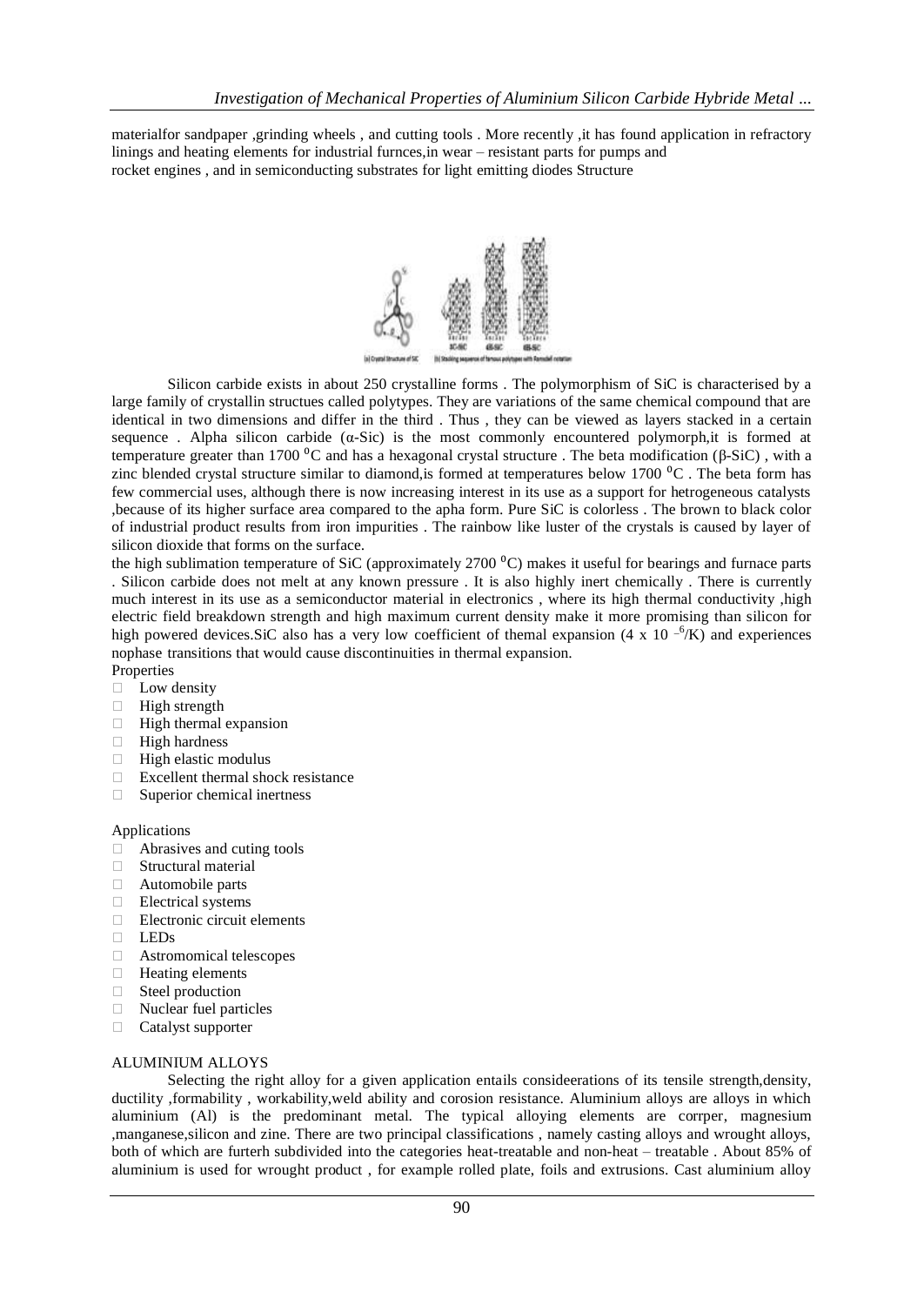yield cost effective products due to its low melting point , although they generally have lower tensile strength than wrought alloys. The most important cast aluminium alloy system is

Al-Si ,wher the high levels of silicon ( 4.0% to 13%) contribute to give good casting characteristics . Aluminuim alloys are widely used in engineering structures and components where light weigth or corrosion resistance is required. Wrought aluminium alloys are used in the shaping processes:rolling ,forging ,extrusion,pressing ,stamping. Cast aluminium alloys comes after sand casting , permenent mould casting die casting , investment casting , centrifugal casting, squeeze casting and continous casting .

## **Metal Matrix Composites**

A metal matrix composite (MMC) is composite material with a least two constituent parts,one being a metal necessarily and the other material may be a different metal or another material, such as a cerimic or organic compound . When at least three materials are present , it is called a hybrid composite. An MMC is complementary to a cermet. Metal composite materials have found application in many areas of daily life for quite some time. Often it is not realized that the application makes use of composite materials. These materials can be produced in every situation from the conventional production and processing of metals. Here , the Dalmation sword with its meander structure , which resultes from welding two types of steel by repeated forging , can be mentioned. Materials like cast iron with graphite or steel with a high carbide content ,as well as tungsten carbides,consisting of carbides and metallic blenders , also belong to this group of composites materials. For many researchers the term metal matrix composite is often equated with the term light metal matrix composites (MMCs). Substantial progress in the development of light metal matrix composites has been achieved in recent decades , so that they could be introduced into the most important applications. In traffic engineering , especially in the automobile industry , MMCs have been used commercially in fiber reinforced pistons and aluminium crank cases with strengthened cylinder surfaces as well as particle strengthened brake disks. These innovatve materials open up unlimited possiblities for modern material science and development; the characteristic of MMCs can be designed into the material ,custom-made ,dependent on the application. From this potential , metal matrix composites fulfill all the desired conceptions of the designer. This material group become interesting for use as constructional and functional materials, if the property profile of conventional material either does not reach the increased standards of specific demands, or is the solution of the problem . However , the technology of MMCs is in compition with other modern materials technologies,for example powder metallurgy. The advantage of the composite material are only realized when there is a reasonable cost performance relationship in the component production . The use of a composite material is obligatory if a special property profile can only be achieved by application of these materals. The possibility of combining various material systems gives the oppertunity for unlimited variation

#### Prepration of MMCs

There are several methods used for fabrication of MMCs ,but the most suitable process which is used in liquid phase technique.

#### Liquid Phase Techinque

Liquid state fabrication of Metal Matrix Composite involves incorporation of dispersed phase into a molten matrix metal,followed by its solidification . In order to provide high level of mechanical properties of the composie it should have good interfacial bonding between the dispersed phase and the liquid matrix should be obtained . Bonding improvement may be achieved by coating the dispersed phase particles. Proper coating not only reduces interfacial energy but also prevents chemical interaction between the dispersed phase and the matrix . The simplest and the most cost effective method of liquid state fabrication is Stir Casting.

## Stir Casting

Stir casting is a liquid state method of composite material fabrication ,in wich a dispersed phase (ceramic particles) is mixed with the other molten matrix metal by means of mechanical stirring . The liquid composite material is then cast by conventional casting methods can may also be processed by conventional metal forming technologies.

Composites: MMCs are made by dispersing a reinforcing material into a metal matrix . The reinforcement surface can be coated to prevent a chemical reaction with the matrix . For example , carbon fibers are commonly used in aluminium matrix to synthesize composites showing low density and high strength. However , carbon reacts with aluminium to generate a brittle and water soluable compound Al4C3 on the surface of the fiber . To prevent this reaction , the carbon fibers are coated with nickel or titanium boride.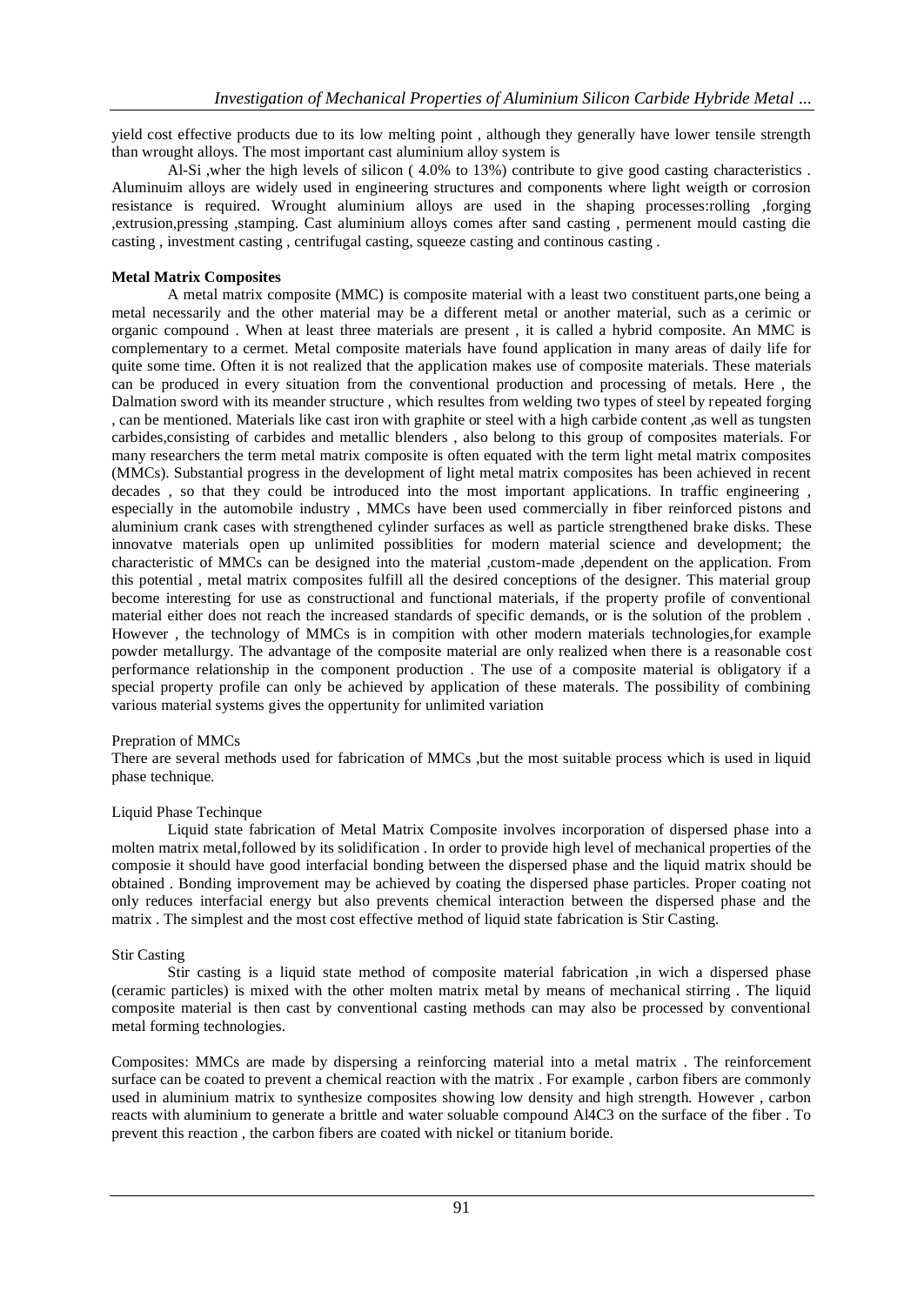Matrix: The matrix is the monolithic material into which the reinforcement is embedded and is completely continous. This means that there is a path through the matrix to any point int the material , unlike two matreials sandwiched together . In structural applications of matrix is usually a lighter metal such as aluninium ,magnesium and titanium are used to provide support for the reinforcement. In high temperature application cobalt and cobalt-nickel alloy matrices are used commonly. The selection of suitable matrix alloys is mainly determined by the intended application of the composite material.



Formation of matrix

Source:- Singla, M.Chawla, V. Dwivedi, D.D. And Lakhvit, S.(2009) "Development of aluminium based SiC particulate metal matrix composite", J. Miner. Matls Charac. Eng., 8(6),pp.455-467.

For the development of light metal composites material that are mostly easy to process, conventional light metal alloys are applied as matrix materials. Mainly aluminium alloys are used for light weight composites . The matrix is the monolithic material into which the reinforcement is embedded completly continous. This means that there is a path through the matrix to any point in the material sandwitched together.

## Reinforcement

The reinforcement material is embedded into a matrix . The reinforcement does not always serve a purely structural tast (reinforcing the compund), or thermal conductivity . The reinforcement can be either continous, or discontinous. Discontinous MMCs can be isotropic, and can be worked with standard metalworking techniques, such as extrusion, forging, or rolling . In addition , they may be machined using conventional techniques,but commonly would need the use of polycrystalline diamond tooling .

Continous reinforcement used conofilament wires or fibers such as carbon fiber or silicon carbide . Because the fibers are embedded into the matrix in a certain direction , the result is an anisotropic structure in which the algnment of the material affects its strength. One of the first MMCs used boron filament as reinforcement . Discontinous reinforcement uses whiskers, short fibers or particles. The most common reinforcing matrial in this catagory are alumina and silicon carbide.



#### Reinforcement

Source:- Lucas , J.P. Stephens, J.J.and Greulich, F.A. (1991), "the reinforcement of compistion redistribution in cast aluminium metal matrix composites", Materials Science and Engineering , Vol . 131 (2), pp. 221-230

Aluminium silicon Carbide (AlSiC)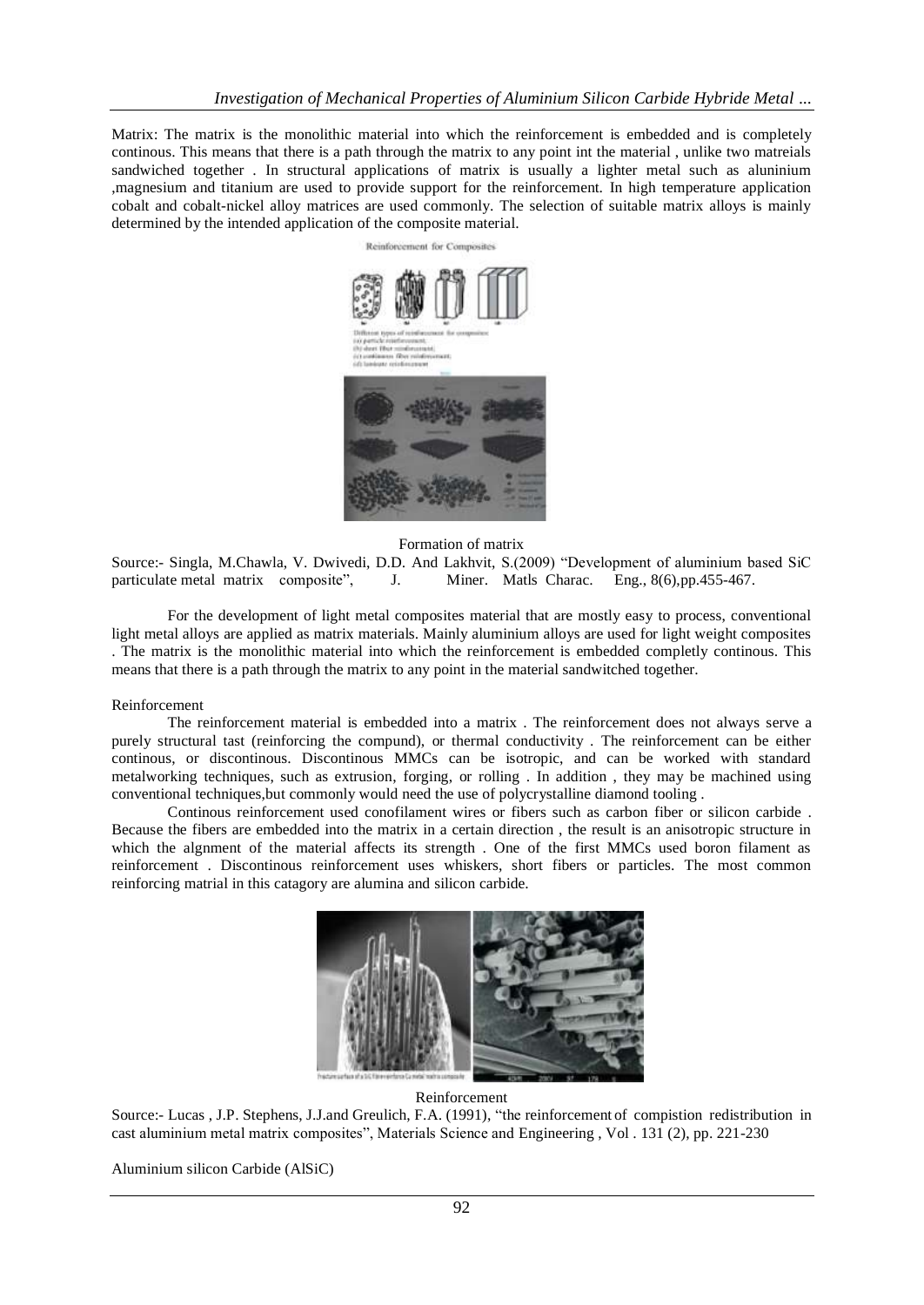AlSiC is a metal matix composite consisting of aluminium matix with silicon carbide particles. It has high thermal conductivity (180-200 W/m K) and isothrmal can be adjusted to match other materials like silicon and gallium, arsenide chips and various ceramics. It is chiefly used in microelectronics as substrate for power and high density multi-chip modules , where it aids with removal of waste heat AlSiC composits are suitable replacements for copper-molybdenum (CuMo) and copper tungsten (CuW) alloys. They have about 1/3 the weight of copper,  $1/5$  of CuMo and  $1/6$  of CuW which makes them suitable for weight senstitive application. They are also stronger and stiffer than copper . They are tough , light weight and strong.

AlSiC parts are typically maufactured by mear net shape approach by creating a SiC performed by metal injection molding of SiC binder slurry is fired to remove the binder then infiltrated under pressure with molten aluminium . The material is fully densed without voids and is hermetic . High stiffness and low density appears making larger parts with thin wall and manufacturing large fins of heat dissipation . AlSiC can be plated with nickel and nickel – gold or by other metals by thermal spraying. Ceramic and metal insets can be inerted into the preform before aluminium infiltration results in a hermetic seal. AlSiC can also be prepared by mechanical alloying . When lower degree of SiC contents are used parts can be stamped from AlSiC sheets. The aluminium matrix contains high amount of dislocations responsible for the strength of the material . The dislocations are appeared during cooling of the Sic particals due to their different thermal expansion coefficient . A similar material is dymalloy with copper-silver alloy instead of aluminium and diamond instead of silicon carbide . Other materials are copper reinforced with carbon fiber , diamond reinforced with aluminiun and pyrolytic graphite with silicon



## Microscopic view of AlSiC

Source :- Nesarikar, A.R. Tiwari, S.N and Graham, E.E (1993),"Al2O3- particle-reinforced aluminium alloy composite",Materials Science and Engineering A ,Vol . 147 (2), pp. 191-199.

Silicon can be added to aluminuim alloys in quantities sufficient to cause a substantial lowering of the melting point. For this reason this alloy system is used entirely for welding wire and brazing filler alloys are non heat treatable but in general tehy pick up enough of the alloy constituents of the parent metal to respond to a limited degree of heat treatment.

#### Properties

- $\Box$  Low density
- $\Box$  High strength
- $\Box$  Low thermal expansion
- $\Box$  High thermal conductivity
- $\Box$  High hardness
- $\Box$  High elastic modulus
- Excellent thermal shock resistance
- Superior chemical inertness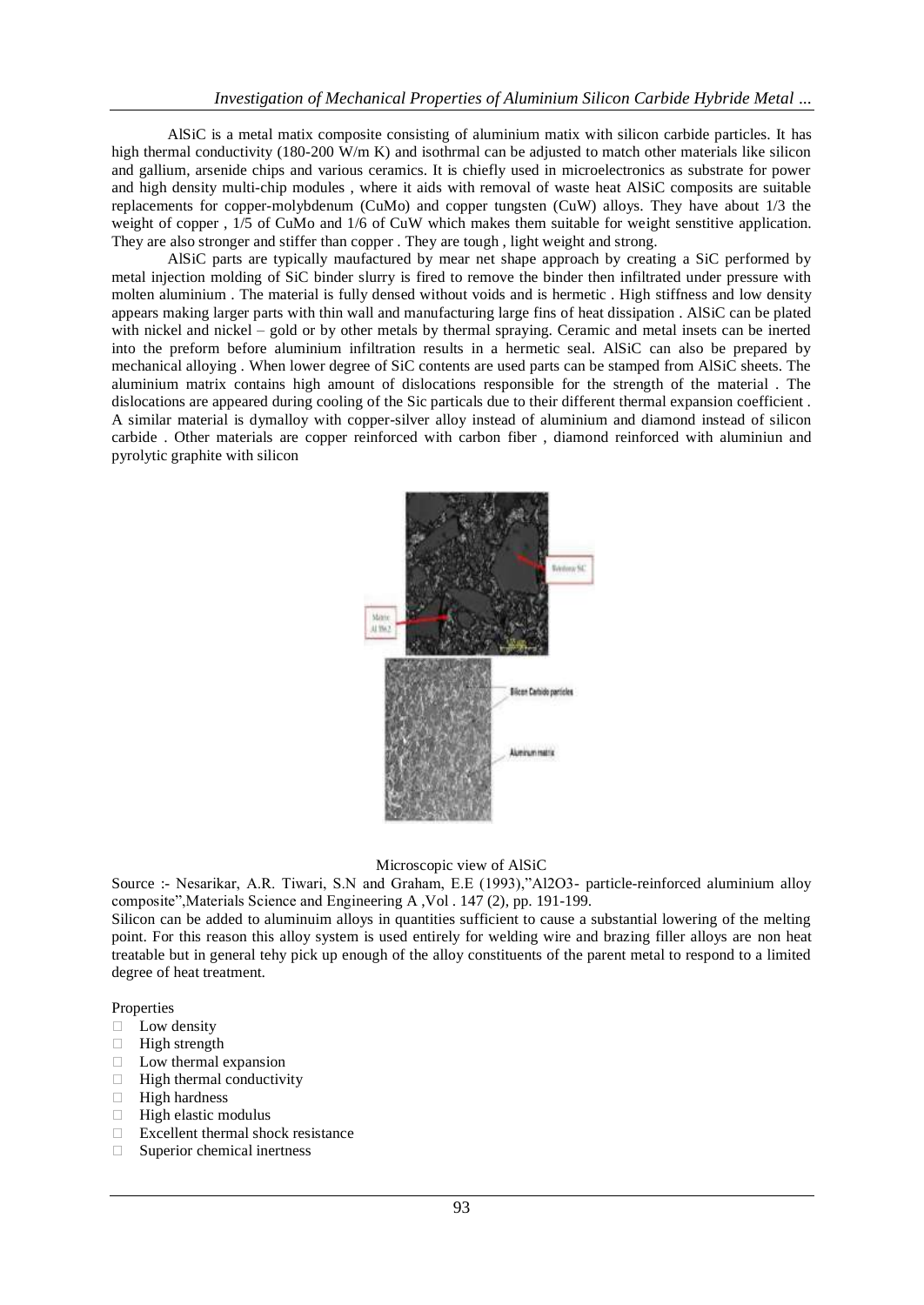# **II. OBJECTIVE OF RESEARCH WORK**

To prepare the sample of metal matrix composite of Aluminium and Silicon Carbide of different compositions. To study the properties of Aluminium Silicon Carbide metal matrix composites for different composition of SiC.

To test the sample of Aluminium Silicon carbide metal matrix composites to evaluate the modulus of rigidity

## 2: RESEARCH METHODOLOGY MATERIALS AND METHODS

| Properties of Ahminium                                         | Value         |
|----------------------------------------------------------------|---------------|
| Atomic number                                                  | $13 -$        |
| Atomic weight(a/mol)                                           | 26.98         |
| Valency                                                        | $\rightarrow$ |
| Crystal structure                                              | FCC           |
| Melting point (°C)                                             | 660.2         |
| Boiling point ( <sup>0</sup> C)                                | 2480          |
| Mean specific heat (0 - 100)(cal/g °C)                         | 0.219         |
| Thermal conductivity (0-100°C)(cal/cm. °C)                     | 57            |
| Co-efficient of linear expansion(0-100)(x10 <sup>-6/0</sup> C) | 23.5          |
| Electrical resistivity at $20^{\circ}$ C( $\Omega$ /cm)        | 2.69          |
| Density(g/cm <sup>3</sup> )                                    | 2.68          |
| Modulus of elasticity (spa)                                    | 683           |
| Poission's ratio                                               | 34            |

Properties of Aluminium

Properties of major SiCpolytypes

| Crystal structure                           | $JC$ $db$            | 4H             | 6Hin.i         |
|---------------------------------------------|----------------------|----------------|----------------|
| Space group                                 | ine blende (cubic)   | Herzgensl      | Hexagonal      |
| Pearson winbot                              | $T^{\dagger}$ . F 3m | $C^I$ a-Phane  | $C^I$ a P6 anc |
| Lattice countants (4)                       | eFI                  | hPf            | 1072           |
| Desnity (g/cm <sup>3</sup> )                | 13596                | 3.0730; 10.053 | 3.0310; 5.12   |
| Bandgap (e1)                                | 1.21                 | 3.21           | 3.21           |
| Thermal conductivity<br>$(Wees^{-1}K^{-1})$ | 250                  | 220            | 220            |
| Bulk modulus (GPz)                          | 2.36                 | 3.23           | 3.05           |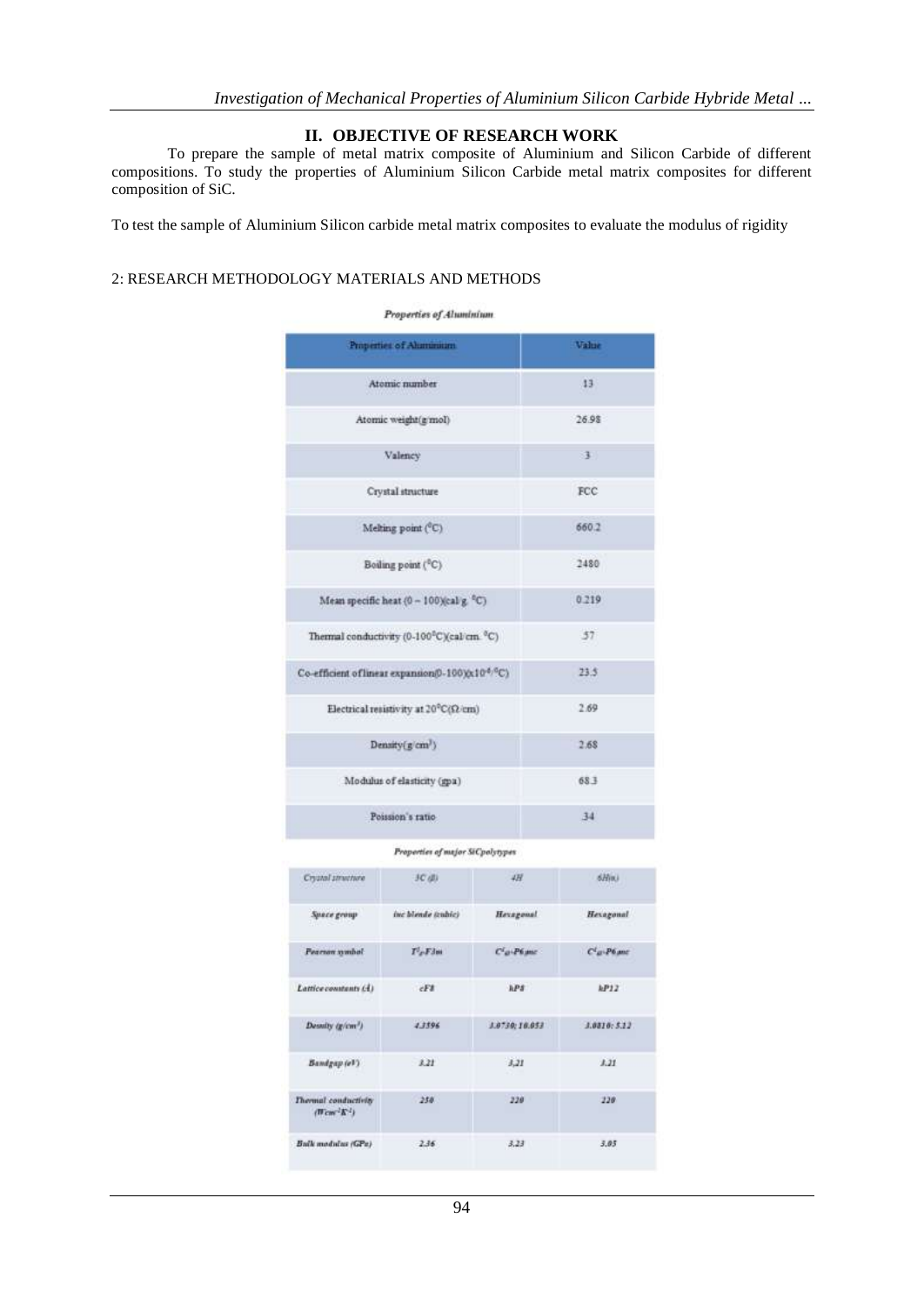Preparation of specimen

Specimens of aluminium silicon carbide metal matrix composites was made by the stir casting technique. For investigating the mechanical properties of any material it is very important to make the specimen very precise, since our aim isto know the behaviour of AlSiC MMCs with varying percentage of SiC , we have to be very precise in the composition of the material . To achieve this 1000 gm of specimen has been made for each of the material like 5%,10%,15% & 20% of Sic in Al.

| S. No                    |                           |
|--------------------------|---------------------------|
| $\boldsymbol{1}$         | Muffle Furnace            |
| $\overline{2}$           | <b>Graphite stirrer</b>   |
| $\boldsymbol{\beta}$     | Graphite crucible & mould |
| $\overline{4}$           | Hacksaw                   |
| $\overline{s}$           | <b>Belt</b> grinder       |
| 6                        | Weight machine            |
| $\overline{\mathcal{I}}$ | Lathe machine             |

#### Equipments used for making specimen



Muffle furnce

Muffle furnace was used to heat the material to desired temperatures by conduction,convection or backbody radiation from electrical resistance heating elements. A muffle furnce (sometimes ,retort furnce ) in historical usage in a furnce in which the subject material is isolated from the fuel and all of the products of combustion including gases and flying ash. In our muffle furnce we have maximum temperautre of  $1300<sup>o</sup>$  C was achieved.

## Stirrer

The function of a stirrer was to agitate liquids for speeding up reactions. Stirrer was designed to homogenous mixing of liquid, oilment ,solutuion, viscous material and soild-liquid.



Furnace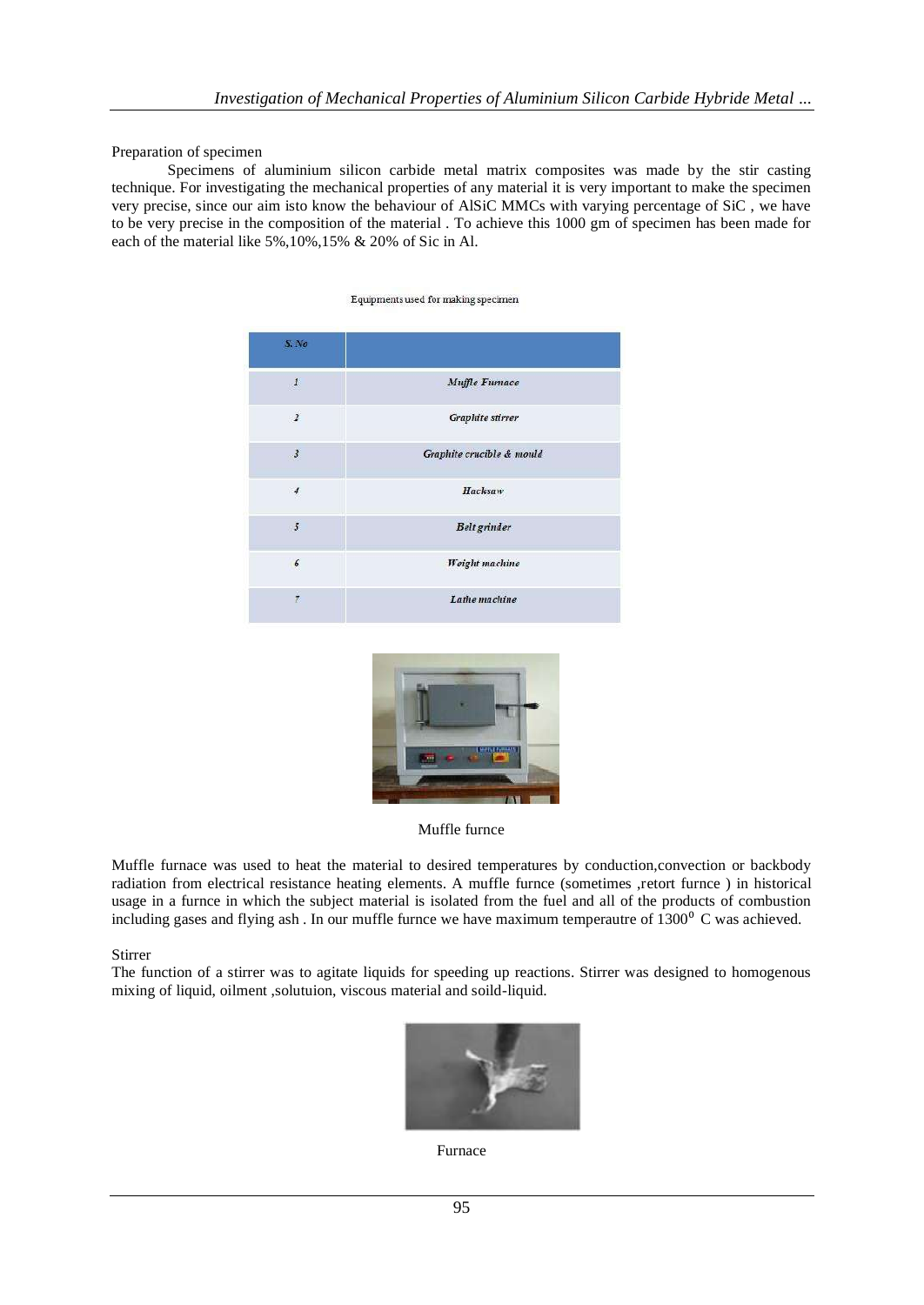A muffle furnace in historical usage is a furnce in which the subject material is isolated from the fuel and all of the products of combustion including gases and flying ash . After the development of high temperature electric heating elements and widespread electrification in developed countries then new muffle furnce quickly moved to electric designs. Now a days muffle furnce is usually a front loading box type of oven for high temperatuere applications, such as fusing glass, creating enamel coatings, ceramics and soldering and bazing articles. They are also used in many research facilities , for example by chemists in order to determine what proportion of a sample is non – combustible and non-volatile. Some digital controller operator to program up to different temperature segments, scu as ramping , soaking , sintering etc. Also , advances in materials for heating elements , such as molybdenum can now produce working temperatiure upto 1,800 degree celsius (3,272 degree Farenheit), which facilitate more sophisticated metallurgical applications. There is usually no combustion involved in the temperature control of the system, which allows much greater control of temperature uniformly and assures isolation of material being heated from the byproducts of fuel combustion.

## Belt G**r**inder

Belt ginder was used for resistant technology purpose to give a smooth , shiny finsih to manufactured products( Aluminium composites). Belt grinding is an abrasive machining process used on metals and other materials. It is typically used as a finishing process in industry . A belt is coated in abrasive material made to run over the surface to be processed in order to remove material or product to desired finish.



Belt grinder

## Power Hack Saw

Power hacksaws are used to cut large sizes (sections) of metal such as steel.cutting diameters of more than 10/15 mm is very hard with normal hand heldsaw. Therefore power hacksaws have been developed to carry out the difficult and time consuming work. The heavy "arm" (or electric hacksaw) was a type of hacksaw that was powered either by its own electric motor or saprate motor. A hacksaw is a fine-tooth saw with a blade under tension in a farme,used for cutting materials such as Aluminium alloy into small pieces so is to keep the alloy into crucible.



Power hacksaw

## Graphite Crucible and Mould

A crucible is a refractory container used for metal ,glass and pigment production as well as a number of modern laboratory processes, which can withstand temperature high enough to melt or otherwise alter its contents .historically , they have usually been of clay ,but they can be made of any material with higher temperature resistance than its substances they are designed to hold.

Crucible and their covers are made of high temperature rsistant materials usually procelin , alumina or an inert metal. One of the earliest uses of paltinum was to make crucibles. Ceramics such as alumina ,zirconium and especially magnesia will tolerate the highest temperatures.more rcently metals such as nickel and zirconium have been used . The lid are typically loose fitting to allow gases to escape during heating of a sample inside. Crucible and thier lids come in high form and low form shapes and in various sizes . These samll size crucible and their covers made of porcelin are quite cheap when sold in quantity to laboratories and the crucible are sometimes disposed after use in precise quantitative chemical analysis.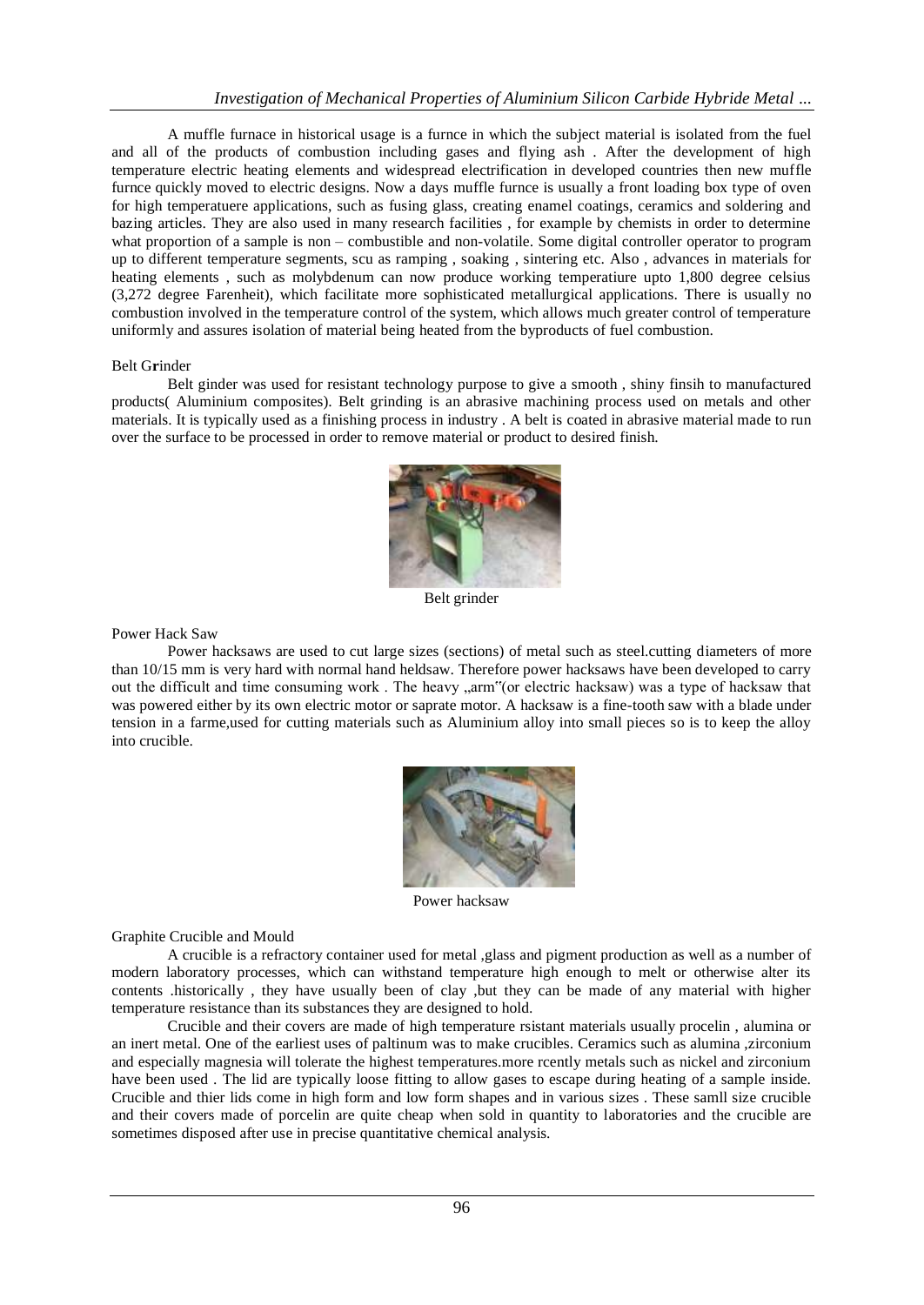

Graphite crucible

Weight Machine

A weight machine is a machine used for measuruing weight ,this uses gravity as the primary source of resistance. Diigital weight machine is used to weight the power of aluminium and silicon carbide for mixing . Al and SiC is weighted on the machine by its different proportion,mixing should be very accurate. In order to maintain the accuracy level high digital weight machine is used. Lathe Machine

A lathe is a machine tool which rotates the workpiece on its axis to perform various operations such as cutting ,sanding ,knurling,drilling or deformation, facing turning ,with tools that are applied to the workpiece to create an object having symmetry about an axis of rotation

Lathes are used in wood turing ,metal working ,metal spinning ,thermal spraying ,parts reclamation and glass-working. Lathe can be used to shape pottery, the best-known design being the potter"s wheel . Most suitably equipped metalworking lathes can also be used to produce most solids of revolution, plane surfaces and screw threads or helices. Ornamental thathes can produce three-dimensional solids of incredible complexity. The workpiece is usually held in palce by either one or two centers,at least one of which can typically be moved horizontally to accommodate varying workpiece lengths . Other work-holding methods include clamping the work about the axis of rotation using a chuck or to a faceplate using clamps.

## **EXPERIMENTAL WORK**

It is very important to know the exact properties and behaviour of the metal so that it can be usd on appropriate postion and to meet the desired requirement . In order to investigate the behaviour of Aluninium silicon carbide metal matrix composites various methods and experiments has been done on differnet composites of the AlSiC , that is percentage of SiC in Aluminium is 5%,10%,15% & 20%. Properties to be Investigated are .

- 1. Desnity.
- 2. Hardness.
- 3. Engineering strain.
- 4. Elongation percentage.
- 5. Ultimate tensile strength.
- 6. Modulus of ridigity.

## Density

The density or the volumetric mass density of a substance is its mass per unit volume. The symbol most often used for densit is ρ(roh). Mathematically density is defined as mass divided by volume.

 $\rho = m/v$ Where,

## $\rho$  is the density m is the mass v is the volume

For a pure substance the density has the same mumerical value as its mass concentration. Different materials usually have different densities and density may be relevant to buoyancy, purity and packaging. Osmium and iridium are the densest known elements at standard conditions for temperature and pressure but certain chemical compounds may be denser . To simplify comparision of density across different systems of units, it is sometimes repalced by the dimensionless quantity "relative density" or "specific gravity", i.e. The ratio of the density of the material to that of a standard material, usually water. Thus if the relative density is less than one it means that the substance can float on water.

The density of a material varies with temperature and pressure. This variation is typically small for solids and liquids but it is much greater for gases. Increasing the pressure on an object decreases the volume of the object and thus increases its density. Increasing the temperature of a substance, density decreases and thus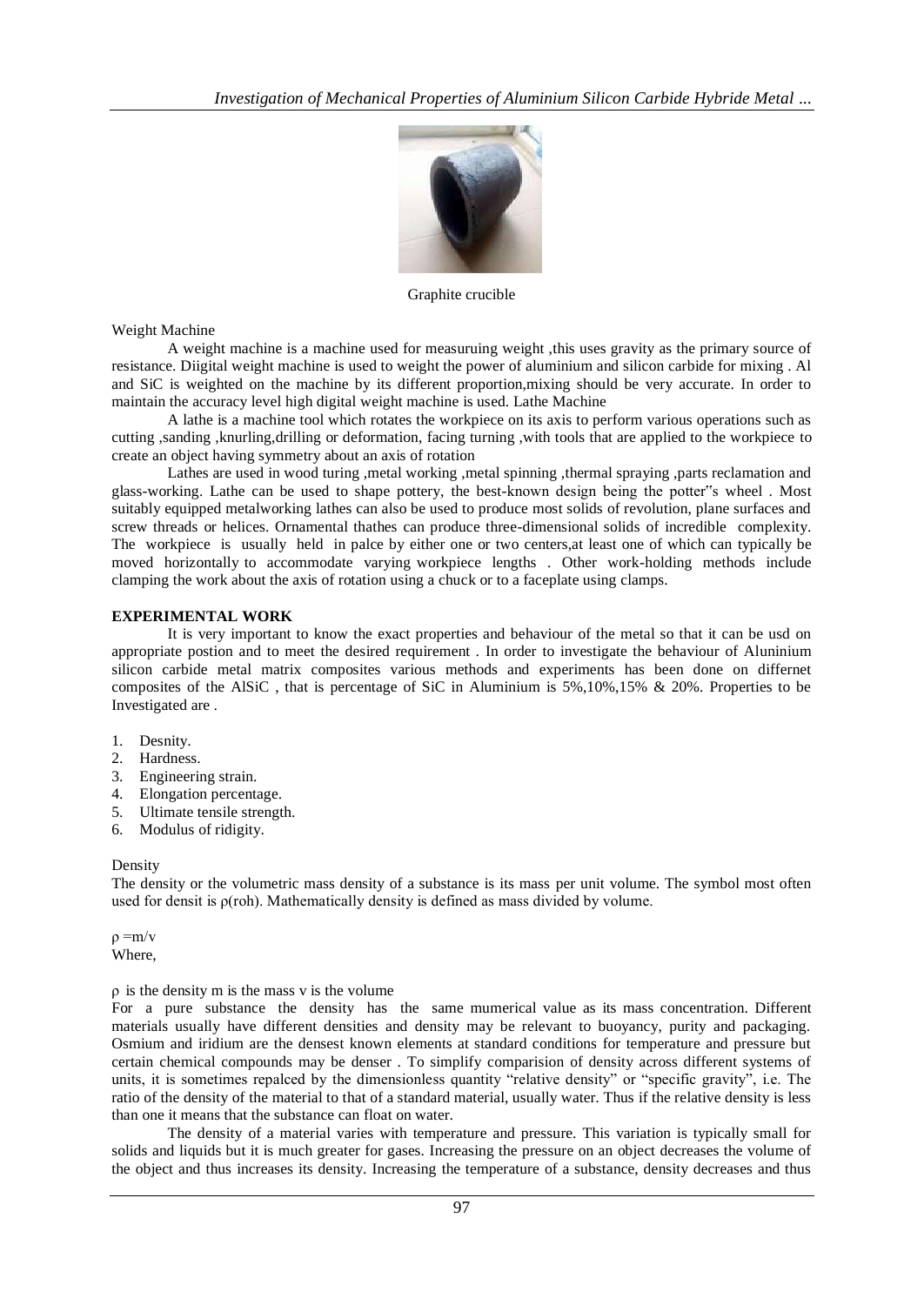increases its volume. In most of materials heating the bottom of fluid results convection from the bottom to the top,due to decrease in the density the heated fluid . This causes it to rise relative to more dense unheated material. the reciprocal of the density of a substance is occasionally called its specific volume, a term sometimes used in thermodynamics. Density is an intensive property so that increasing the amount of a substance does not increase its density but only increases its mass.

Sample of aluminium silicon carbide metal matrix composities is taken by varying the percentage of silicon carbide in aluminium. A square sample having length ,width and hight  $(10x10x10)$ mm is taken for the investigation of density.

## Hardness

The metals hardness is defined as resistance of metal to plastic deformation , usually by intendation. However , the term may also refer to stiffness or temper or to resistance to scratching , abrasion or cutting . It is the property of a metal which gives it the ability to resit from permanent deformation when a load is applied . Hardness ofa material is directly proportional to its resistance and inversely proportional to its deformation. The greater the hardness of the metal , the greater resistance it has to deformation . In metallurgy hardness is defined as the ability of a material to resist plastic deformatiuon . The indentation hardness is the resistance of a material to indentation . This is the usual type of hardness test,in which a pointed or rounded indenter is pressed into a surface under a substantially static load.

# Hardness measurement

Brinell"s hardness test is done for the investigation of hardness of Aluminium Silicon Carbide metal matrix composites with different compostions. Brinell hardnesss is determined by forcing a hard steel or carbide sphere ifa specified diameter under a specified load into the surface of a material and measuring the diameter of the indentation left after the test. The Brinell hardness number is obtained by dividing the load used in kilograms by the actual surface area of the indentation in square millimeters . The Brinell"s hardness test uses a desk top machine to press a 10mm diameter hardened steel ball into the surface of the test secimen. The machine applies a load of 500 kilograms for soft metals such as copper , brass and thin stock. A 1500 kilograms load is used for aluminium casting and a 3000 kilogram load is used for material such as iron and steel . The load is usually applied for 10 to 15 seconds . After the impression is made diameter of the resulting round impression is measured. It is measured to plus or minus.05mm using a low-magnification portable microscope . The hardness is calculated by dividing the load by the area of the curved surface of the indentation the area of a hemisphereical surface is arrived at by multiplying the square of the diameter by 3.14159 and then dividing by 2 . There is calibrated chart is provided , so with the diameter of the indentation the corrosponding hardness number can be referenced. A well structured Brinell hardness number reveals the test conditionsand looks like this, "75 HB 10/500/30"which means that a Brenell Hardness of 75 was obtained using a 10mm diameter hardened steel with a 500 kilogram load applied for a period of 3 seconds. On tests of extremely hard metals a tungsten carbide ball is substituted for the steel ball. The Brinell ball which makes the deepest and widest indentation is more accurately calculated for multiple grain stuctures ,and any irregularities in the alloy.

## Hardness measurement methods

There are mainly three types of hadrness tests used with accuracy by the metals industry i.e. the Brinell"s hardness test, the Rockwell hardness test and the Vickers hardness test. The difination of metallurgical ultimate strength and hardness are approximately similar therefore it can be genrally assumed that a strong metal is also a hard metal . The way the three of these hardness tests mesure a metal"s hardness is to determin the metal"s resistance to the penetration of a non-deformable ball or cone. The test determins the depth which such a ball or cone will sink into the metal, under a given load , within a specified period of time . The followings are the most common hardness test methods used in today"s available technology:

- 1. Brinell"s hardness test.
- 2. Rockwell hardness test.
- 3. Vickers hardness test.

## Brinell"s Hardness Test

The Brinell hardness test was one of the most widely used hardness test during the World War II. For measuring armor plate hardness , the test is usually conducted by pressing a tungsten carbide sphere 10mm in diameter into the test surface for 10 seconds with a load of 3,000 kg, then measuring the diameter of the resulting depression. The hardness of the material depends on the resistance which it exerts during a small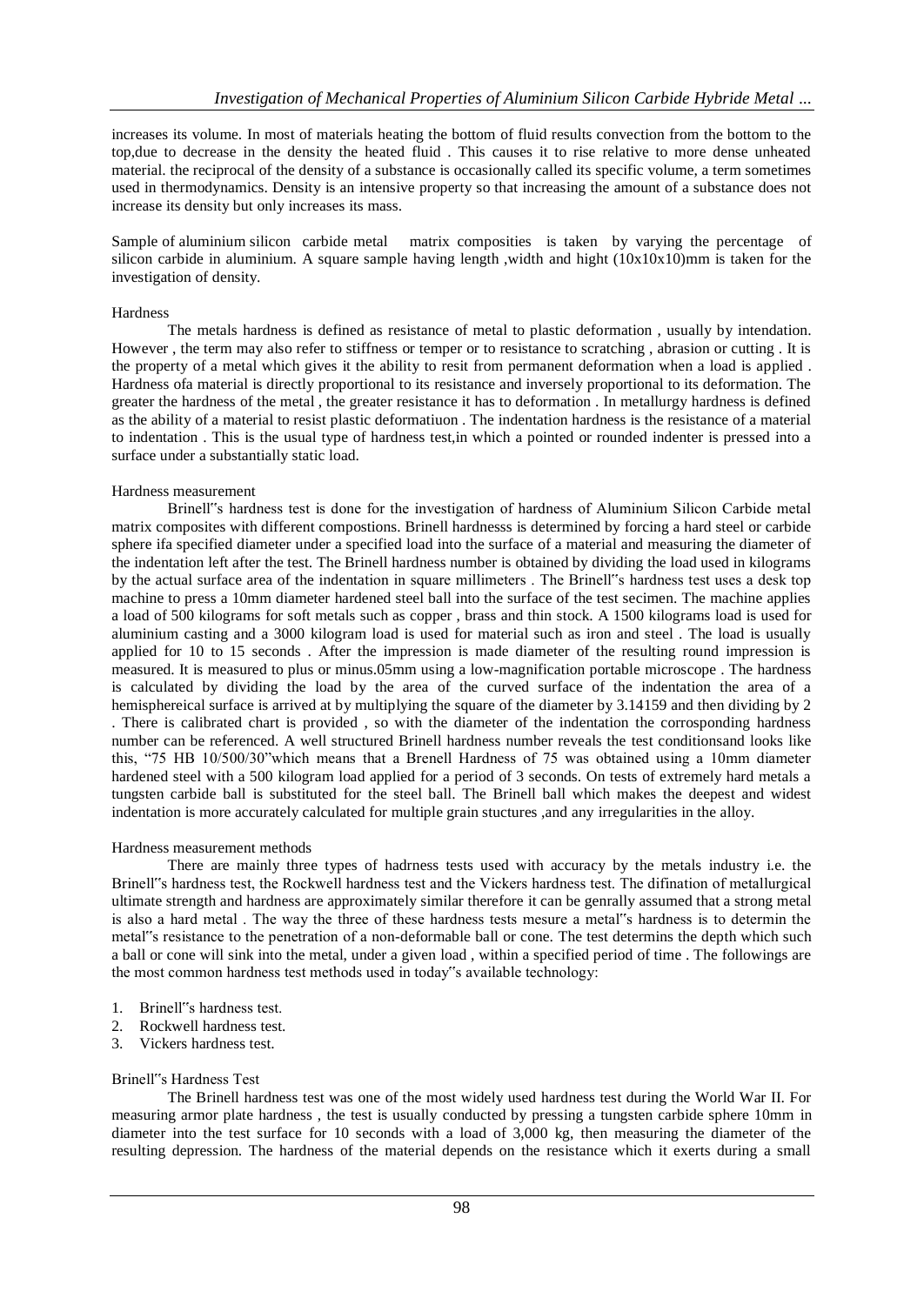amount of yielding or plastic deformation. The resistance depends on friction , elasticity ,viscosity ,the intensity and distrubution of plastic strain produced by a given tool during indentation.



Brinell"s Hardness Testing machine

It is determined by forcing a hard steel or carbide sphere of a specified diameter uner a specified load into the surface of a material and measuring the diameter if the indentation left after the test. The Brinell hardness number, or simply Brinell number, is obtained by dividing the load used, in kilograms, by the actual surface area of the indentation , in square millimeters. The result is a pressure measurement , but the units are rarely stated . The BHN is calculated according to the following formula .

 $BHN = \mathbf{F}/ \Pi/2 \times (D - (D^2 - D_i^2)^{1/2})$ Where; BHN = The Brinell"s hardness number.  $F =$ The imposed load in kg.  $D =$ The diameter of the spherical indenter in mm.  $Di =$  Diameter of the resulting indenter impression in mm.

## Procedure

The specimen is placed securely upon the anvil of Brinell" hardness measuring instrument. Elevate the specimen so that it comes into contact with penetrator and put the specimen under a preliminary or minor load without shock. The major load of 1500 n is allied. Watch the pointer until it comes to rest and wait for 15 seconds. Remove the major load. Read the Rockwell hardness number on the hardness scale. Measure the resulting daimeter of indenter impression. Putting the values in the formula and BHN number is found out.

#### Precaution

- 1. Brinell"s test should be performed on smooth ,flat specimens from which dirt and scale have been removed.
- 2. The test should not be made on specimens that are so thin that the impression penetrates through the metal.
- 3. Impression should not be made too close to the edge of the specimen.

#### Engineering Strain

The engineering strain is expressed as the ratio of total deformation to the initial dimension of the material body in which the forces are being applied . To investigate the engineering strain of AlSiC MMCs net elongation and percentage of elongation should be known. In order to the elongation percentage of AlSiC MMCs univeral testing is done on the universal testing machine. Universal testing machine

The tensile test is conducted on UTM . It is a hydrauclically pump operated , it has oil in oil sump, a load dial indicator and central buttons. The left has upper ,middle and lower cross heads i.e; specimen grips (or jaws). Idle cross head can be moved up and down for adjustment . The pipes connecting the lift and right pats are oil pipes through which the oil is pumped under pressure which flows towards the left parts to move the coss-heads.

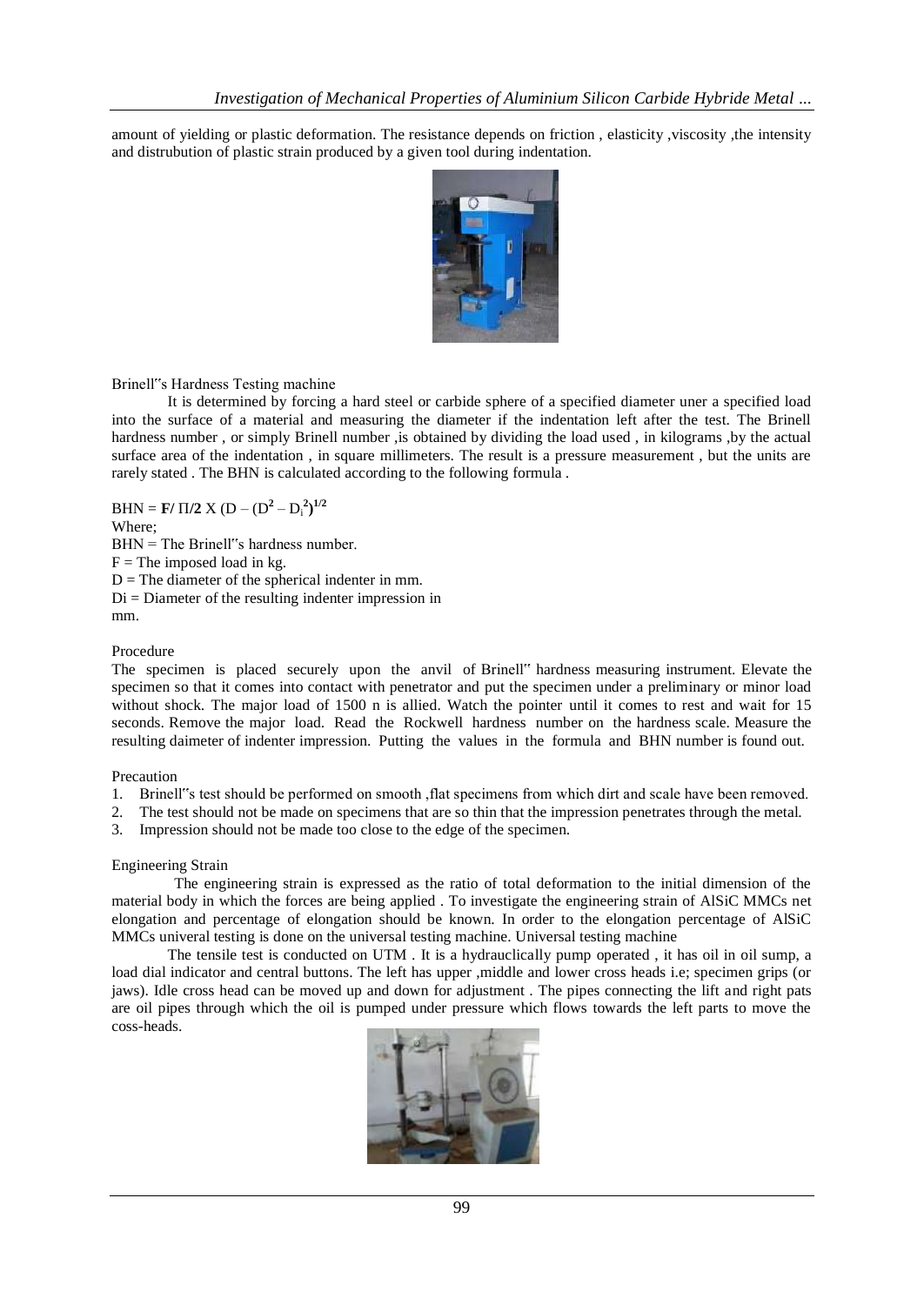# Universal Testing Machine.

Various machine and structure components are subjected to tensile loading in numerous applications. For safe design of the components , there ultimate tensile strength and ductility can be determined before actual use. Tensile test can be conducted on UTM . A material when subjected to a tensile load it resists the applied load by developinf internal resisting forces. These resistance comes due to atomic bonding between atoms of the material.the resisting force for unit normal cross-section area is known as stress . The value of stress in material goes on increasing with increase in applied tensile load,but it has a certain maximum limit also. The minimum stress , at which a material fails, is called ultimate tensile strength. The end of elastic limit is indicated by the yield point(load). This can be seen during experiment as expalined later in procedure with increase in loading beyond elastic limit original cross-section area (Ao) goes on decreasing and finally reduced to its minimum value when the specimen breaks.

## Procedure

Measure the original length and diameter of the specimen . The length may either be length of gauge section which is on the specimen with a preset punch or the total length of the specimen Insert the specimen into grips of the testing machine and attach strain- measuring device to it . Begin the load application and record load versus elongation data. Take readings more friquently as yield point is approached . Measure elongation values with the help of dividers and ruler. Continue the test till fracture occurs. By joining the two broken halves of the specimen together , measure the final length and diameter of specimen.

#### **Precautions**

- 1. The specimen should be prepared in proper dimensions.
- 2. The specimen should properly fit between the jaws.
- 3. Take readings carefully
- 4. After breaking of specimen stop the machine.

The engineering normal strain or engineering extensional strain or normal stain (e) of a material line element axially loaded is expressed as the change in length L per unit of the original length L of the line element or fibes. The normal strain is positve stain if the material fiber ae stretched and negative if they are compressed . Thus , we

have  $e = L/L = (L<sup>1</sup> - L)/L$ Where ,

e is the engineering normal stain. L is the original length.  $L^1$  is the final length.

The engineering shear strain is defined as the tangent of that angle, and is equal to the length of deformation at its maximum divided by the perpendicular length in the plane of force application which sometimes makes it easier to calculate. A strain is measure of deformation representing the displacement between particles in the body relative to a reference length . A stain is generally a tensor quantity. Physical insight into strains can be gained by observing that a given stain decomposed into normal strain , and the amount of distortion associated with the sliding of place layers over each other is the shear stain, within a deforming body. This could be applied by elongation, shortening or volume changes or angular distortion. Universal testing machine is generally used to find the eingineering strain of a material so it is also used for the AlSiC MMCs. It is very precise and gives accurate value.

## Elongation Percentages

Elongation percentage is found out to know the real deformation taking place along the radius and length with the different percentage composition of SiC in the aluminium silicon carbide MMCs. It is found that as the percentage of SiC increases in aluminium the percentage of elongation decreases as it results that the material is getting harder and more stiff.

## Ultimate Tensile Strength (UTS)

Ultimate tensile strength is the maximum stress that a material can withstand while being stretched or pulled before failing or breaking. Tensile strength is not the same as compressive strength and the values can be quite different . Some materials will break sharply , without plastic deformation which is called as brittle fracture or failure. Some are more ductile, including most metals,which will experience some plastic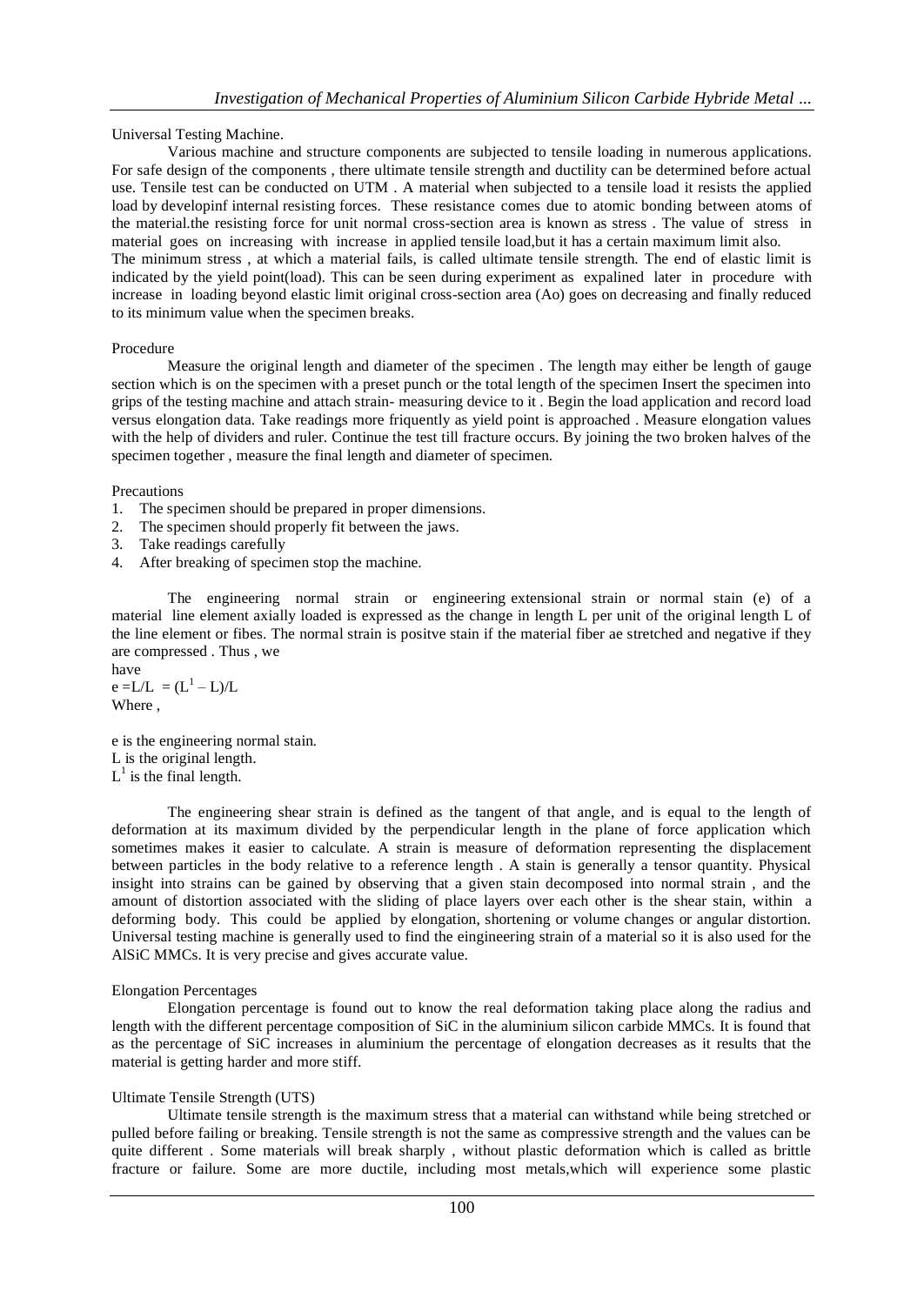deformation and possibly necking before fracture. The UTS is usually found by performing a tensile test and recording the stress versus stain values . The highest point of the stress-strain curve is the UTS. It is an intensive property therfore its value does not depend on the shape and size of the specimen. However , it depends on other factors , such as the prepration of the specimen , the presence of surface defects and the temperature of the test enviroment and material. Tensile strength are rarely used in the design of ductile mambers but they are important in brittle members. They are tabulated for common materials such as alloys, composite materials, ceramics, plastics and wood. Tensile strength is defined as a stress, which is measured as force per unit area . For some non-homogenous materials or for asssembled components, it can be recored just as a force or as a force per unit width. In the International System of Units (SI), its unit is written as pascal(Pa).

The tensile test is most applied one , of all mechinical tests. In this test ends of the test piece are fixed into the grips connected to a straining device and to a load measuring device . If the appled load is small enough, the deformation of any solid body is entirely elastic . An elastically deformed solid will returen to its original form as soon as the load is removed. However , if the load is too large ,plastic deformation will occure and the material can be deforme permanently. The initial part of the tension curve which is recoverable immediatly after unloading is termed as elastic and the rest of the curve which represents the manner in which solid undergoes plastic deformation is termed as plastic. The stresses below which the deformation is essentially entirely elastic is known as the yield strength of the material. In some material the onset of plastic deformation is denoted by a sudden drop in load indicating both an upper and a lower yield point. However , some materials do not exhibit a sharp yield point . During plastic deformation , at larger extensions strain hardening cannot compensate for the decrease .this stage the "ultimate strength" which is defined as the ratio of the load on the specimen to original cross-sectional area , reaches a maximum value . Further loading will eventually cause "neck" formation and finally rupture.

## Procedure

Measure the original length and diameter of the specimen. The length may either be length of gauge section which is marked on the specimen with a preset punch or the total length of the specimen. Insert the specimen into grips of the test machine and attach strain-measuring device to it. Begin the load application and record load versus elongation data. Take readings more frequently as yield point is approached. Measure elongation values with the help of a divider and a ruler. Continue the test till fracture occurs. By joining the two broken halves of the specimen together measure the final length and diameter of specimen.

## Precautions

- 1. If the strain measuring device is an extensometer it should be removed before necking begins.
- 2. Measure deflection on scale accurately and carefully.

# Modulus of Rigidity

A torsion test is done to measure the modulus of rigidity of any material by maximum twisting forces. It is an extreamly common test used in material mechanics to measure how much of a twist a certain material can withstand before cracking or breaking. This applied pressure os referred to as torque. Materials typically used in the manufacturing industry, such as metal fasteners and beams , are often subjected to torsion testing to determin their strength under stress.

There are three broad categories under which a torsion test can take place: failure testing, proof testing and operational testing . Failure testing involves twisting the material until it breaks. Proof testing observes whether a material can bear a certain amount of torque load over a given period of time . Operational testing tests specific products to confirm their elastic limit before going on the market.

It is critical for the results of each torsion test to be recorded . Recording is done through creating a stress-strain diagram with the angle of twist values on the X-axis and the torque values on the Y- axis . Using a tosion testing apparatus, twisting is performed at quarter-degree increments with the torque that it can withstand recorded . The strain corrosponds to the twist angle , and the stress corrosponds to the torque measured.

The elastic limit of any material is the point at which it can no longer return to its original shape and size. The elasic limit determined by a torsion test is equal to the slop of the line from the start of testing to the proportional limit. This relationship was first measured by Sir Robert Hooke in 1678.Hooke"s law states that stress is directly proportional to strain until the proportional limit is reached ,at which point the object tested will begin to show signs of stress. After testing, metal materials are categorized as being either ductile or britlle . Ductile metals such as steel or aluminium have high elastic limits and can withstand a great deal of stain before breaking. Brittle materials such as cast iron and concrete have low elastic limits and do not require much strain before rupturing.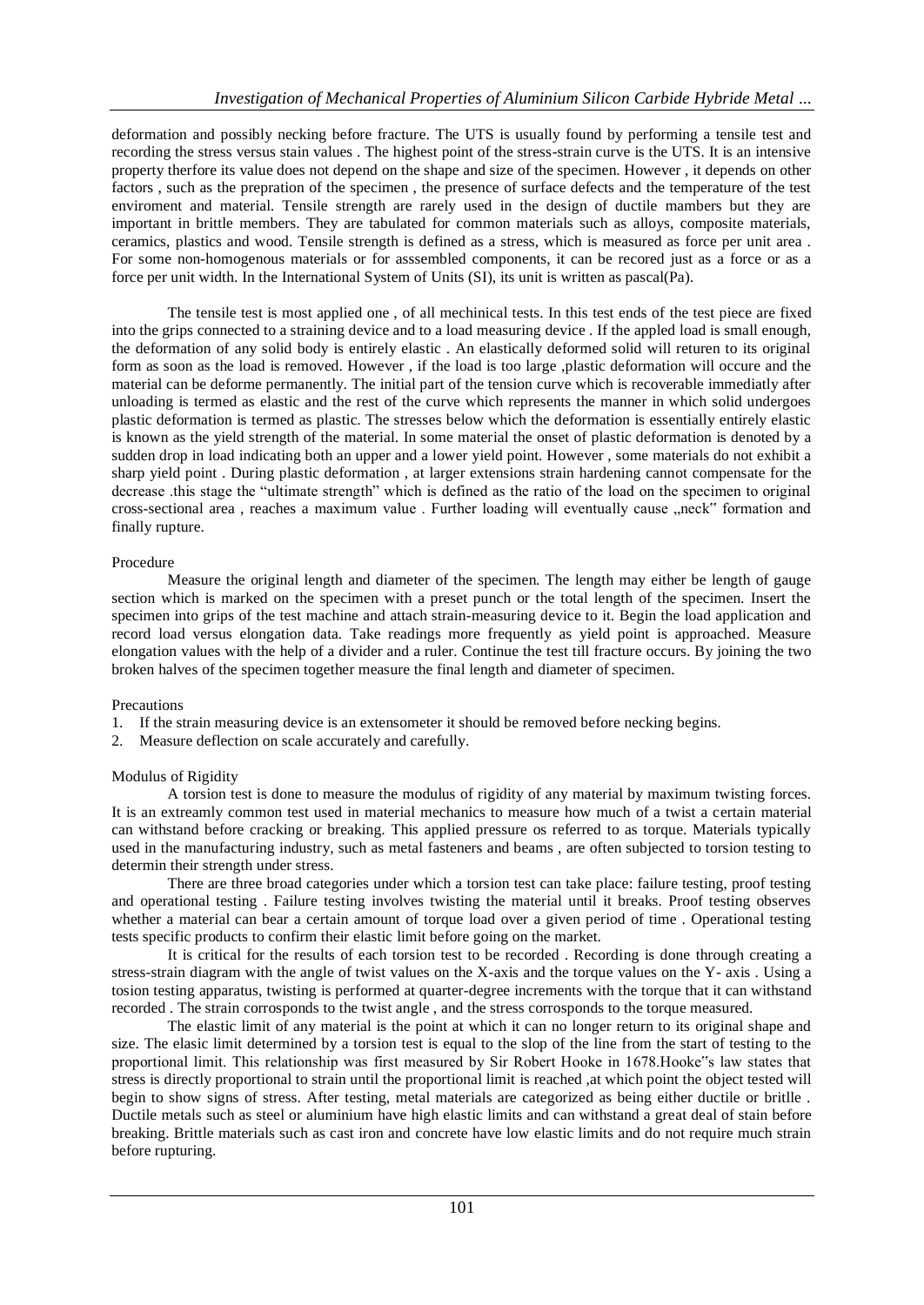Without perforning a torsion test , materials would not be properly vetted before being released for industrial use. It is of paramount importance that the ability for a material to bear certain amount of twisting is accurately measured . Otherwise ,structures and machines that depend on such materials could break down causing instability, work flow interruption or even significant damage and injury.





Specimen of AlSiC MMCs for density test

Torsion testing machine

#### Density of AlSiC MMCs with different compositions

| <b>APSIC</b>                                            | AI(100 K<br>0000000000000 | AI(95 <sub>N</sub><br>---------               | <b>AK90 %</b>                                       | AI(85)<br><b><i>CONTRACTOR</i></b>            | AI(BON)                    |
|---------------------------------------------------------|---------------------------|-----------------------------------------------|-----------------------------------------------------|-----------------------------------------------|----------------------------|
|                                                         | $\cdot$ SiC(ON)           | $*SiC(5x)$<br>the state of the company of the | $-SiC(10X)$<br>and the property of the property and | $+$ SaC $(15N)$<br><b>PERMIT AND PROPERTY</b> | $*$ SiC $(20M)$<br>_______ |
| Density(g/cm <sup>2</sup> )<br><b>CANADA MARCHARTHY</b> | 2.65                      | 2.72                                          | 2.75<br><b>Palacio Port Tel</b>                     | 2.79                                          | ans                        |

A torsion test is quite instrumental in determining the value of modulus of rigidity of a metallic specimen . The value of modulus of rigidity of a metallic specimen. The value of modulus of rigidity can be found out through observations made during the experiment by using the torsion equation.

 $T /$  Ip = . (C x  $\theta$ ) / 1 = q / r  $Ip = \Pi/32 \times 10^4$ Where ,

 $T = Torque applied (N-m).$ 

Ip = Polar moment of inertia  $(m^4)$ .

 $C =$  Modulus of ridigity (N/m^2).

 $\theta$  = Angle of twist (radian). l = Length of the shaft (m). q = shear stress (N/m^2).  $r = Distance$  of element from center of shaft (m).



102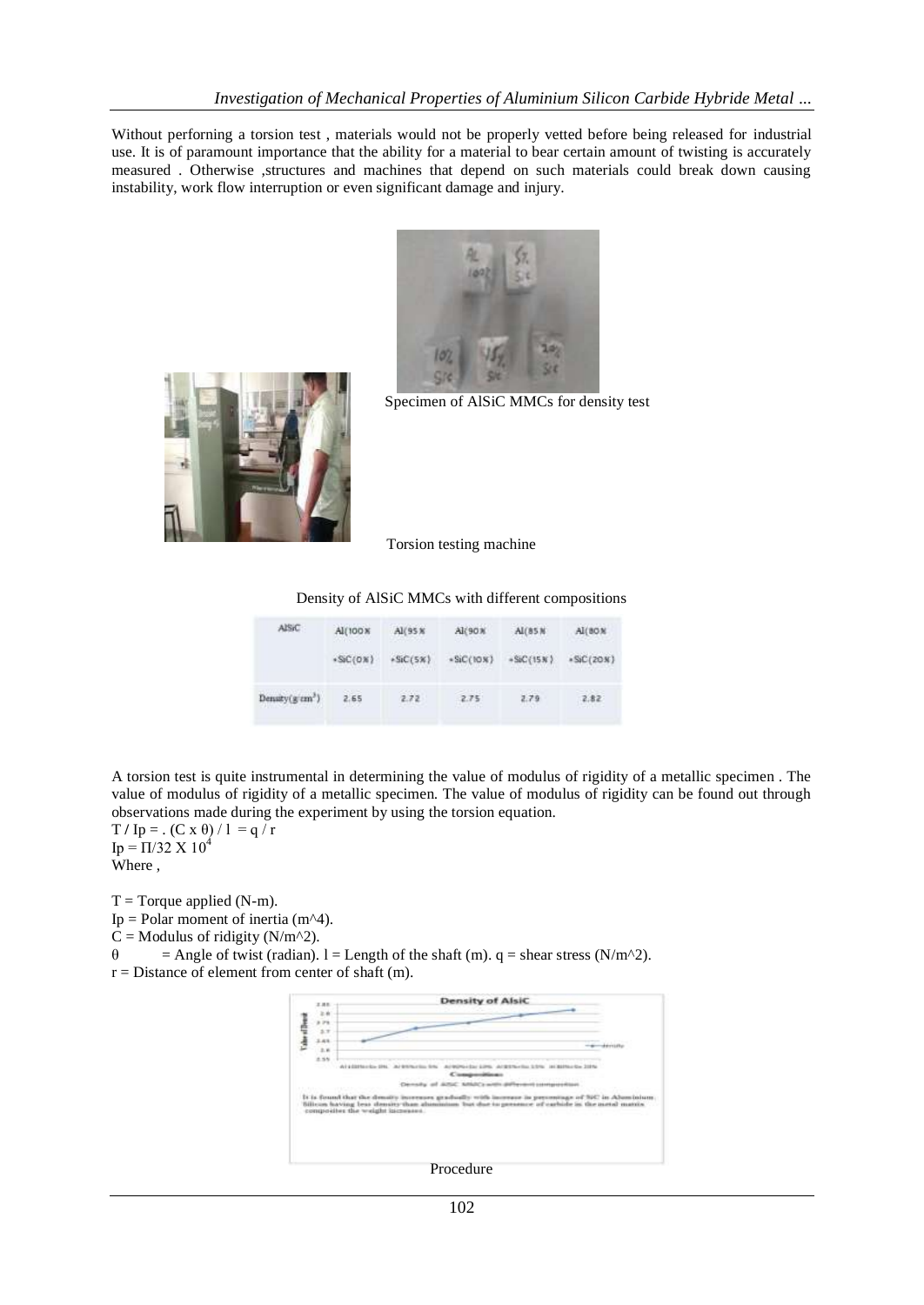Select the driving dogs to suit the size of the size of the specimen and clamp it in the machine by adjusting the length of the specimen by means of a sliding spindle. Measure the diameter at about three places and take average value . Choose the appropriate range by capacity change lever . Set the maximum load pointer to zero. Set the protector to zero for convenience and clamp it by means of knurled screw . Carry out straining by rotating the hand wheel in either direction . Load the machine in suitable increments . Then load out to failure as to cause equal increments of strain reading. Plot a torque – twist  $(T - \theta)$  graph. Read off co-ordinates of a convenient point from the straight line portion of the torque twist  $(T - \theta)$  graph and calculate the value of C by using relation.

Hardness



Specimen of AlSiC MMCs for hardness tes

Brinell's hardness of AlSiC MMCs with different compositions

| <b>AISiC</b>  | AI(100%    | AI(95%     | Al(90%      | Al(85%      | AI(80%      |
|---------------|------------|------------|-------------|-------------|-------------|
|               | $+SiC(0%)$ | $+SiC(5%)$ | $+SiC(10%)$ | $+SiC(15%)$ | $+SiC(20%)$ |
| Hardness(BHN) | 38         | 40.3       | 41.2        | 44          | 45.4        |

# **III. RESULTS AND DISCUSSION**

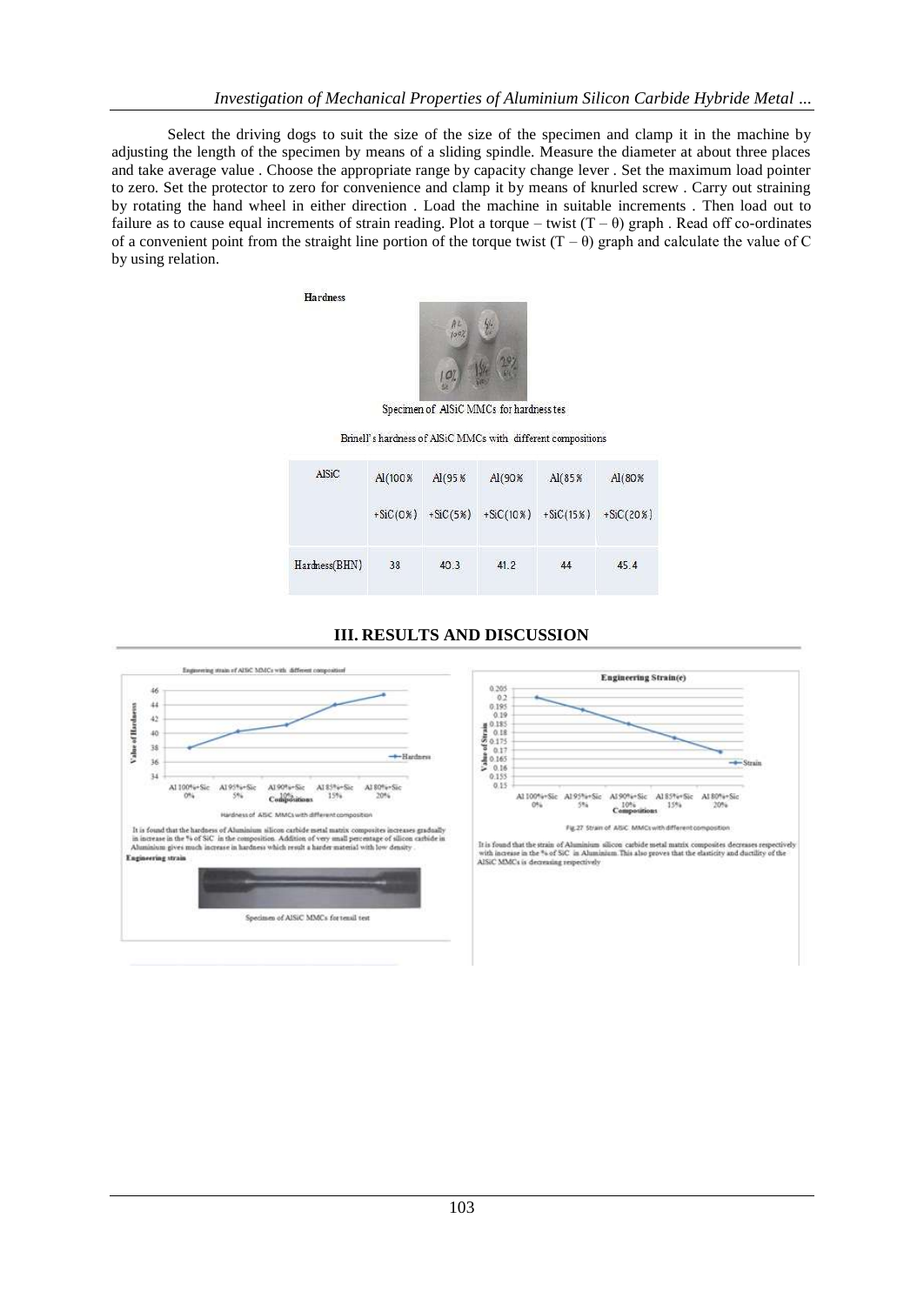

Ultimate Tensile Strength) UTS)

Ultimate tensile strength of AISiC MMCs with different compositions

| <b>AISIC</b> | AI(100%   | AI(95%)   | AI(90%      | Al(85%)    | AI(80X)    |
|--------------|-----------|-----------|-------------|------------|------------|
|              | $-SC(0K)$ | $+SC(SX)$ | $-SiC(10N)$ | $-SC(15X)$ | $+SC(20N)$ |
| UTS (Mps)    | 174.43    | 195.62    | 212.15      | 221.23     | 187.55     |

Precaution

- 1. Measure the dimension of the specimen carefully.
- 2. Measure the angle of twist acurately for the corresponding value of Torque.

# **IV. SUMMARY AND CONCLUSION**

Summary:

Aluminum Silicon carbide alloy composite materials are widely used and applications like engineering structures, industry and electronic applications, sporting goods etc. The properties of aluminum metal matrix composite mostly depend on the processing method which is capable of producing good properties to meet the industrial need. Study of wear properties Al-SiC composite is found that wear rate decreases linearly with increasing of SiC content. Mechanical properties of Al-SiC MMCs like hardness, density, engineering strain, elongation percentage, ultimate tensile strength and modulus of rigidity were evaluated. With the improved value of coefficient of thermal expansion of Aluminum composites is one of the reasons they are widely used by electronic industries and it has been found that the particles reinforcement of aluminum matrix composites can improve considerably the strength and hardness of aluminum and its alloys. Mechanical properties of Aluminum silicon carbide by mass fraction of SiC (5%, 10%, 15%, and 20%). Mechanical and Corrosion behavior of Aluminum Silicon Carbide metal matrix composites are suitable for spur gear, aerospace material, structural material, automobile parts, and astronomical telescopes.

## **V. CONCLUSION**

Following are the conclusion from present work:-

- 1. Mechanical properties of AlSiC metal composites are investigated.
- 2. Density of the AlSiC with different composition of SiC metal matrix composites is investigated. Very little increase in density, but very high increase in strength and hardness.